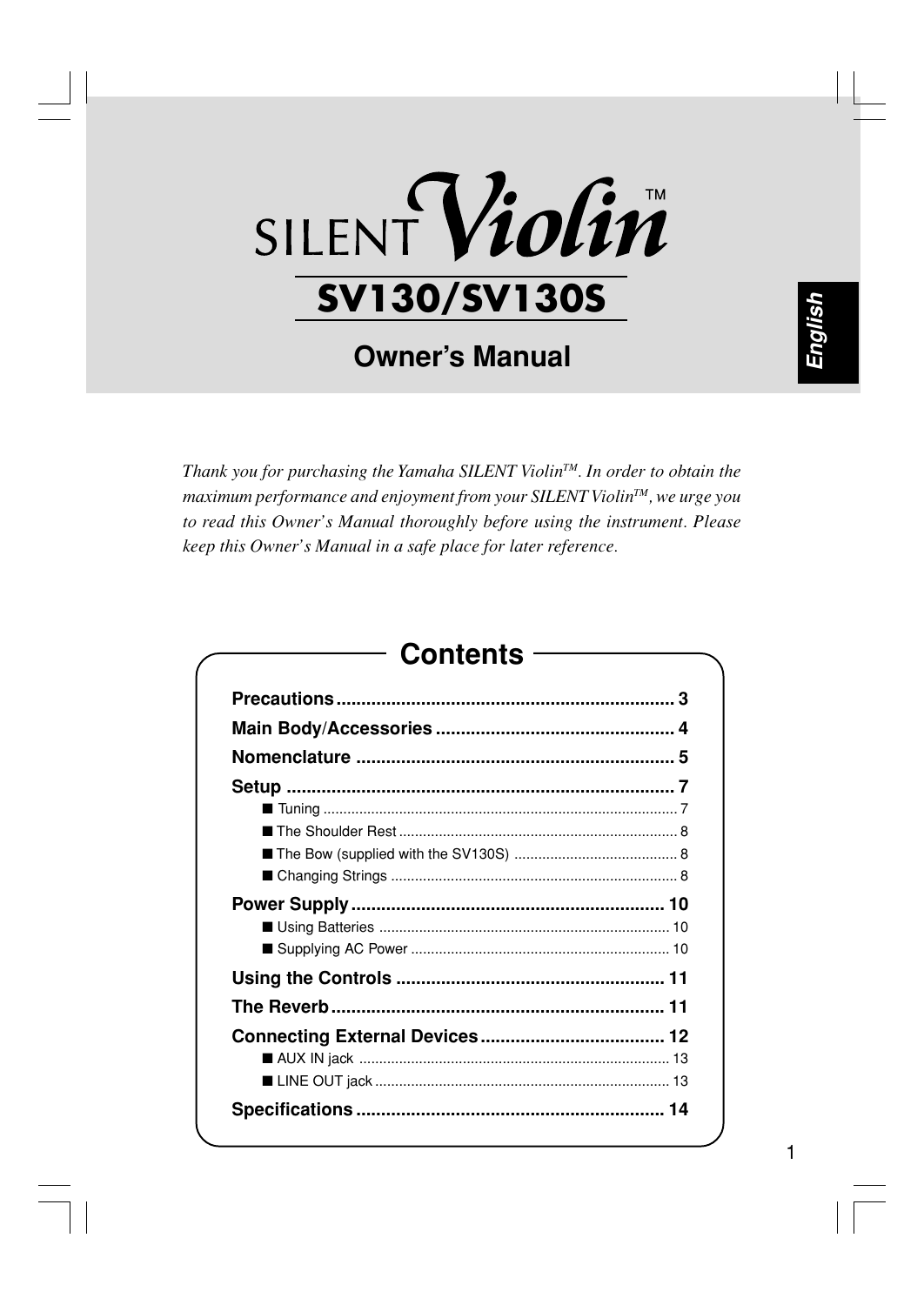### **SPECIAL MESSAGE SECTION**

This product utilizes batteries or an external power supply (adaptor). DO NOT connect this product to any power supply or adaptor other than one described in the manual, on the name plate, or specifically recommended by Yamaha.

This product should be used only with the components supplied or; a cart, rack, or stand that is recommended by Yamaha. If a cart, etc., is used, please observe all safety markings and instructions that accompany the accessory product.

**SPECIFICATIONS SUBJECT TO CHANGE:** The information contained in this manual is believed to be correct at the time of printing. However, Yamaha reserves the right to change or modify any of the specifications without notice or obligation to update existing units.

Do not attempt to service this product beyond that described in the usermaintenance instructions. All other servicing should be referred to qualified service personnel.

This product, either alone or in combination with an amplifier and headphones or speaker/s, may be capable of producing sound levels that could cause permanent hearing loss. DO NOT operate for long periods of time at a high volume level or at a level that is uncomfortable. If you experience any hearing loss or ringing in the ears, you should consult an audiologist. IMPORTANT: The louder the sound, the shorter the time period before damage occurs.

**NOTICE:** Service charges incurred due to a lack of knowledge relating to how a function or effect works (when the unit is operating as designed) are not covered by the manufacturer's warranty, and are therefore the owner's responsibility. Please study this manual carefully and consult your dealer before requesting service.

**ENVIRONMENTAL ISSUES:** Yamaha strives to produce products that are both user safe and environmentally friendly. We sincerely believe that our products and the production methods used to produce them meet these goals. In keeping with both the letter and the spirit of the law, we want you to be aware of the following:

**Battery Notice:** This product MAY contain a small non-rechargeable battery which (if applicable) is soldered in place. The average life span of this type of battery is approximately five years. When replacement becomes necessary, contact a qualified service representative to perform the replacement.

This product may also use "household" type batteries. Some of these may be rechargeable. Make sure that the battery being charged is a rechargeable type and that the charger is intended for the battery being charged.

When installing batteries, do not mix old batteries with new, or with batteries of a different type. Batteries MUST be installed correctly. Mismatches or incorrect installation may result in overheating and battery case rupture.

**Warning:** Do not attempt to disassemble or incinerate any battery. Keep all batteries away from children. Dispose of used batteries promptly and as regulated by the laws in your area. Note: Check with any retailer of household type batteries in your area for battery disposal information.

**Disposal Notice:** Should this product become damaged beyond repair, or for some reason its useful life is considered to be at an end, please observe all local, state, and federal regulations that relate to the disposal of products that contain lead, batteries, plastics, etc. If your dealer is unable to assist you, please contact Yamaha directly.

**NAMEPLATE LOCATION:** The nameplate is located on the bottom of the product. The model number, serial number, power requirements, etc., are located on this plate. You should record the model number, serial number, and the date of purchase in the spaces provided below and retain this manual as a permanent record of your purchase.

**Model Serial No.**

**Purchase Date**

92-BP

### **PLEASE KEEP THIS MANUAL**

### **FCC INFORMATION (U.S.A.)**

#### **1. IMPORTANT NOTICE: DO NOT MODIFY THIS UNIT!**

This product, when installed as indicated in the instructions contained in this manual, meets FCC requirements. Modifications not expressly approved by Yamaha may void your authority, granted by the FCC, to use the product.

- **2. IMPORTANT**: When connecting this product to accessories and/ or another product use only high-quality shielded cables. Cable/s supplied with this product MUST be used. Follow all installation instructions. Failure to follow instructions could void your FCC authorization to use this product in the USA.
- **3. NOTE:** This product has been tested and found to comply with the requirements listed in FCC Regulations, Part 15 for Class "B" digital devices. Compliance with these requirements provides a reasonable level of assurance that your use of this product in a residential environment will not result in harmful interference with other electronic devices. This equipment generates/uses radio frequencies and, if not installed and used according to the instructions found in the user's manual, may cause interference harmful to the operation of

other electronic devices. Compliance with FCC regulations does not guarantee that interference will not occur in all installations. If this product is found to be the source of interference, which can be determined by turning the unit "OFF" and "ON", please try to eliminate the problem by using one of the following measures:

Relocate either this product or the device that is being affected by the interference.

Utilize power outlets that are on different branch (circuit breaker or fuse) circuits or install AC line filter/s.

In the case of radio or TV interference, relocate/reorient the antenna. If the antenna lead-in is 300 ohm ribbon lead, change the lead-in to co-axial type cable.

If these corrective measures do not produce satisfactory results, please contact the local retailer authorized to distribute this type of product. If you cannot locate the appropriate retailer, please contact Yamaha Corporation of America, Electronic Service Division, 6600 Orangethorpe Ave, Buena Park, CA 90620

The above statements apply ONLY to those products distributed by Yamaha Corporation of America or its subsidiaries.

### **CANADA**

THIS DIGITAL APPARATUS DOES NOT EXCEED THE "CLASS B" LIMITS FOR RADIO NOISE EMISSIONS FROM DIGITAL APPARATUS SET OUT IN THE RADIO INTERFERENCE REGULATION OF THE CANADIAN DEPARTMENT OF COMMUNICATIONS.

LE PRESENT APPAREIL NUMERIQUE N'EMET PAS DE BRUITS RADIOELECTRIQUES DEPASSANT LES LIMITES APPLICABLES AUX APPAREILS NUMERIQUES DE LA "CLASSE B" PRESCRITES DANS LE REGLEMENT SUR LE BROUILLAGE RADIOELECTRIQUE EDICTE PAR LE MINISTERE DES COMMUNICATIONS DU CANADA.

• This applies only to products distributed by Yamaha Canada Music Ltd.

• Ceci ne s'applique qu'aux produits distribués par Yamaha Canada Musique Ltée.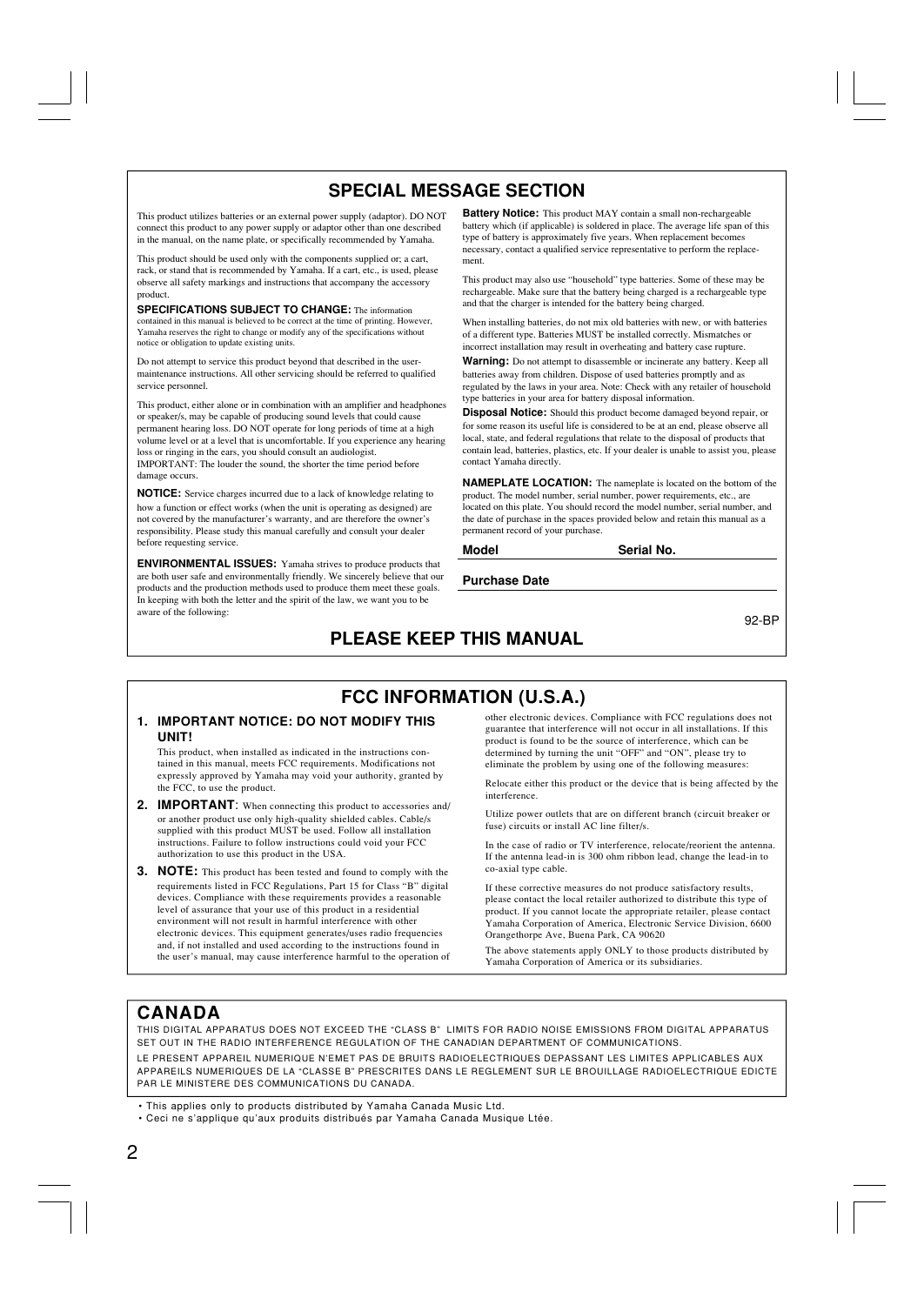### **Your SILENT ViolinTM will give you years of reliable service if you follow the simple rules given below:**

### ■**Location**

Do not expose it to the following conditions to avoid deformation, discoloration, or more serious damage.

- Direct sunlight (e.g. near a window).
- High temperatures (e.g. near a heat source, outside, or in a car during the daytime).
- Excessive humidity.
- Excessive dust.
- Strong vibration.

#### ■ Power Supply

- Turn the power switch OFF when not in use.
- If you use an AC power adaptor, unplug the adaptor from the AC outlet if not to be used for an extended period of time.
- Unplug the AC power adaptor during electric storms.
- Avoid plugging the AC power adaptor into the same AC outlet as appliances with high power consumption, such as electric heaters or ovens. Also avoid using multi-plug adaptors since these can result in reduced sound quality and possibly damage.

### ■ **Turn Power OFF When Making Connections**

• To avoid damage to the SILENT Violin™ and other devices to which it is connected (a sound system, for example), turn the power switches of all related devices OFF prior to connecting or disconnecting audio cables.

### ■ **Handling and Transport**

- Never apply excessive force to the controls, connectors or other parts.
- Always unplug cables by gripping the plug firmly, not by pulling on the cable.
- Disconnect all cables before moving the unit.
- Physical shocks caused by dropping, bumping, or placing heavy objects on the unit can result in scratches and more serious damage.

### ■ Cleaning

- Clean the cabinet and panel with a dry soft cloth.
- A slightly damp cloth may be used to remove stubborn grime and dirt.
- Never use cleaners such as alcohol or thinner.
- Avoid placing vinyl objects on top of the unit (vinyl can stick to and discolor the surface).

#### ■ **Electrical Interference**

• This unit contains electric circuitry and may cause interference if placed too close to radio or television receivers. If this occurs, move it further away from the affected equipment.

**YAMAHA is not responsible for damage caused by improper handling or operation.**

#### **Information for Users on Collection and Disposal of Old Equipment and used Batteries**



These symbols on the products, packaging, and/or accompanying documents mean that used electrical and electronic products and batteries should not be mixed with general household waste. For proper treatment, recovery and recycling of old products and used batteries, please take them to applicable collection points, in accordance with your national legislation and the Directives 2002/ 96/EC and 2006/66/EC.

By disposing of these products and batteries correctly, you will help to save valuable resources and prevent any potential negative effects on human health and the environment which could otherwise arise from inappropriate waste handling.

For more information about collection and recycling of old products and batteries, please contact your local municipality, your waste disposal service or the point of sale where you purchased the items.



#### **[For business users in the European Union]**

If you wish to discard electrical and electronic equipment, please contact your dealer or supplier for further information.



**[Information on Disposal in other Countries outside the European Union]** These symbols are only valid in the European Union. If you wish to discard these items, please contact your local authorities or dealer and ask for the correct method of disposal.

#### **Note for the battery symbol (bottom two symbol examples):** This symbol might be used in combination with a chemical symbol. In this case it complies with the requirement set by the Directive for the chemical involved.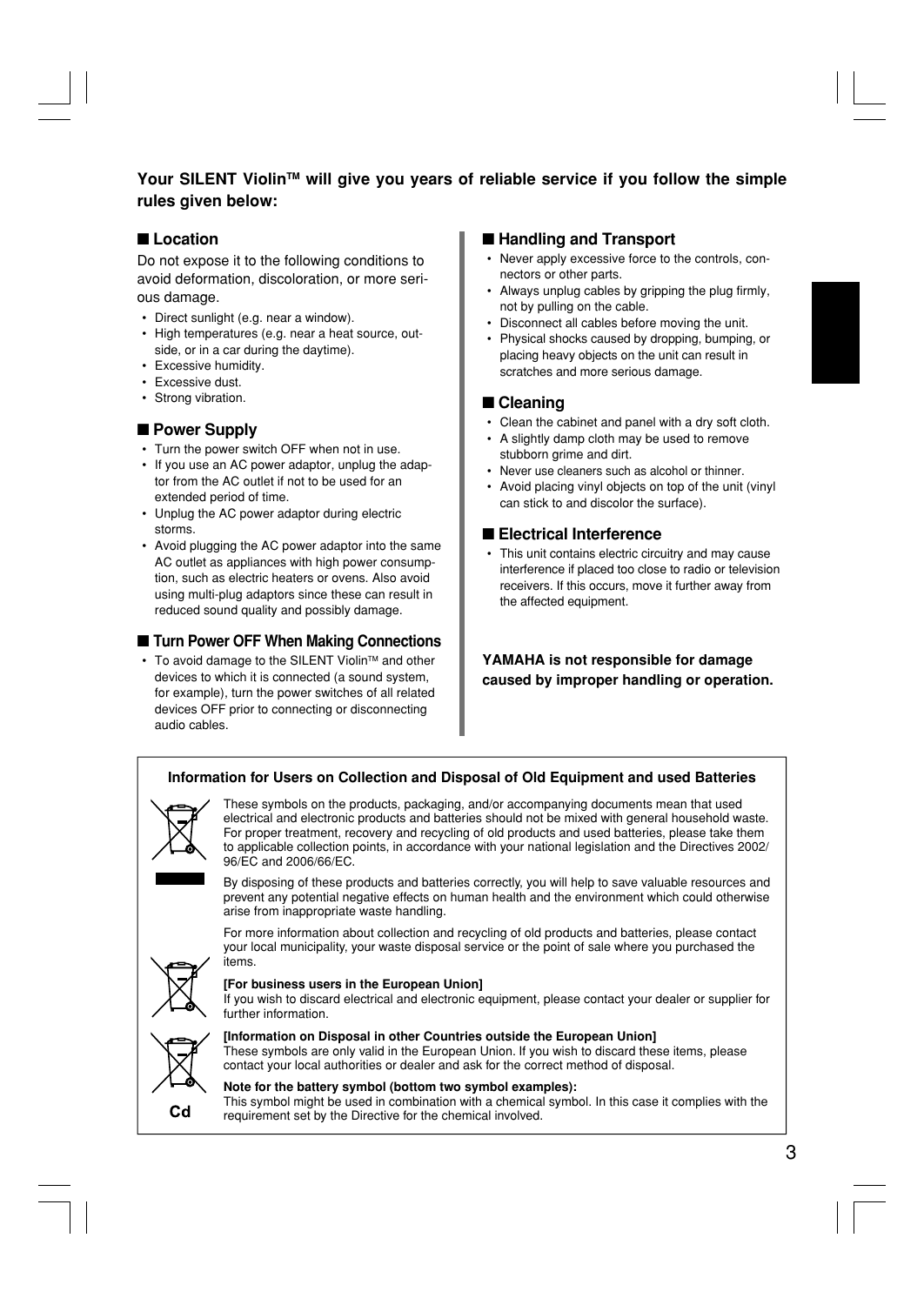### **Main Body/Accessories**

After opening the packaging, please check that all the parts listed below are included.

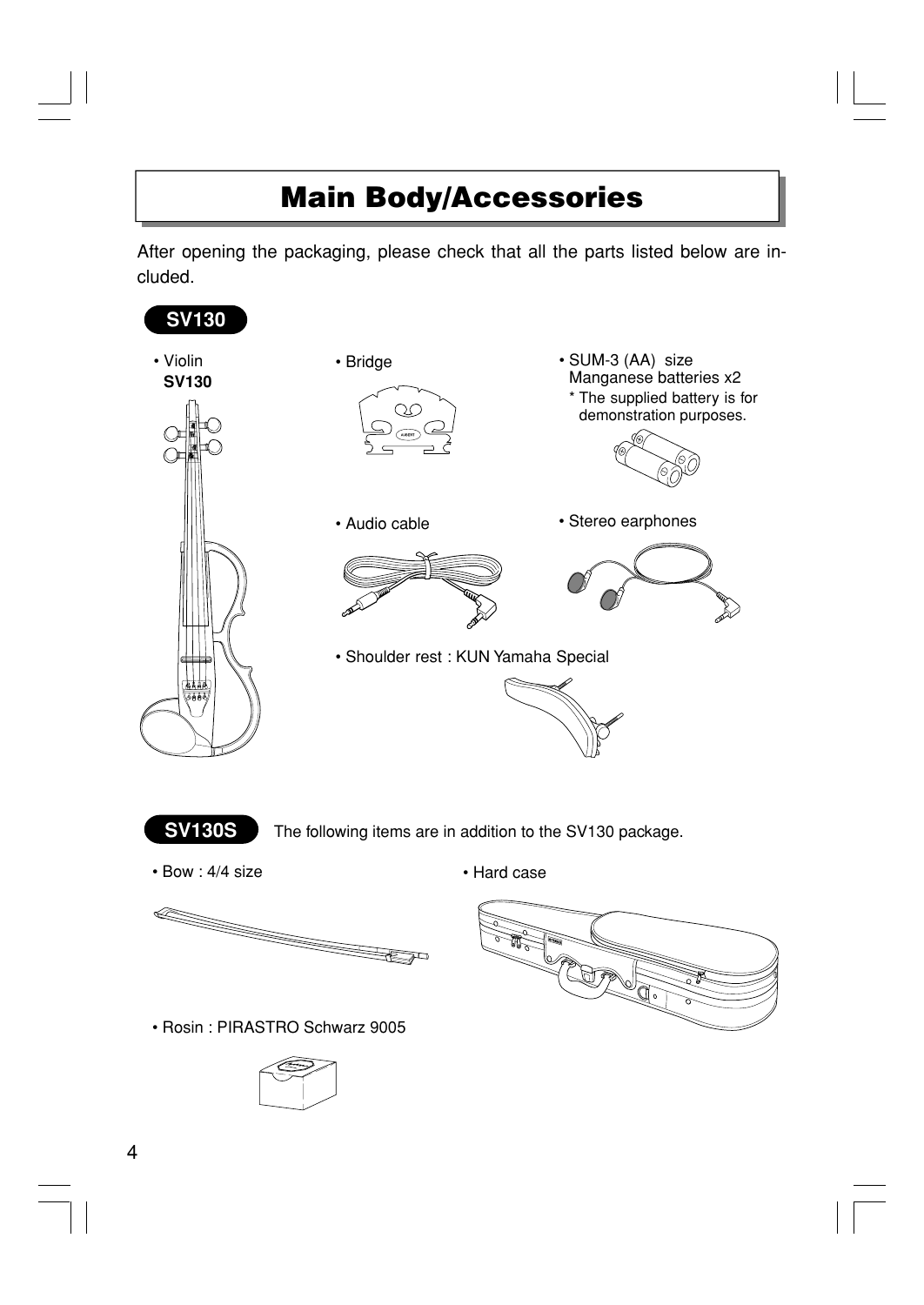### **Nomenclature**

### ● **Front**

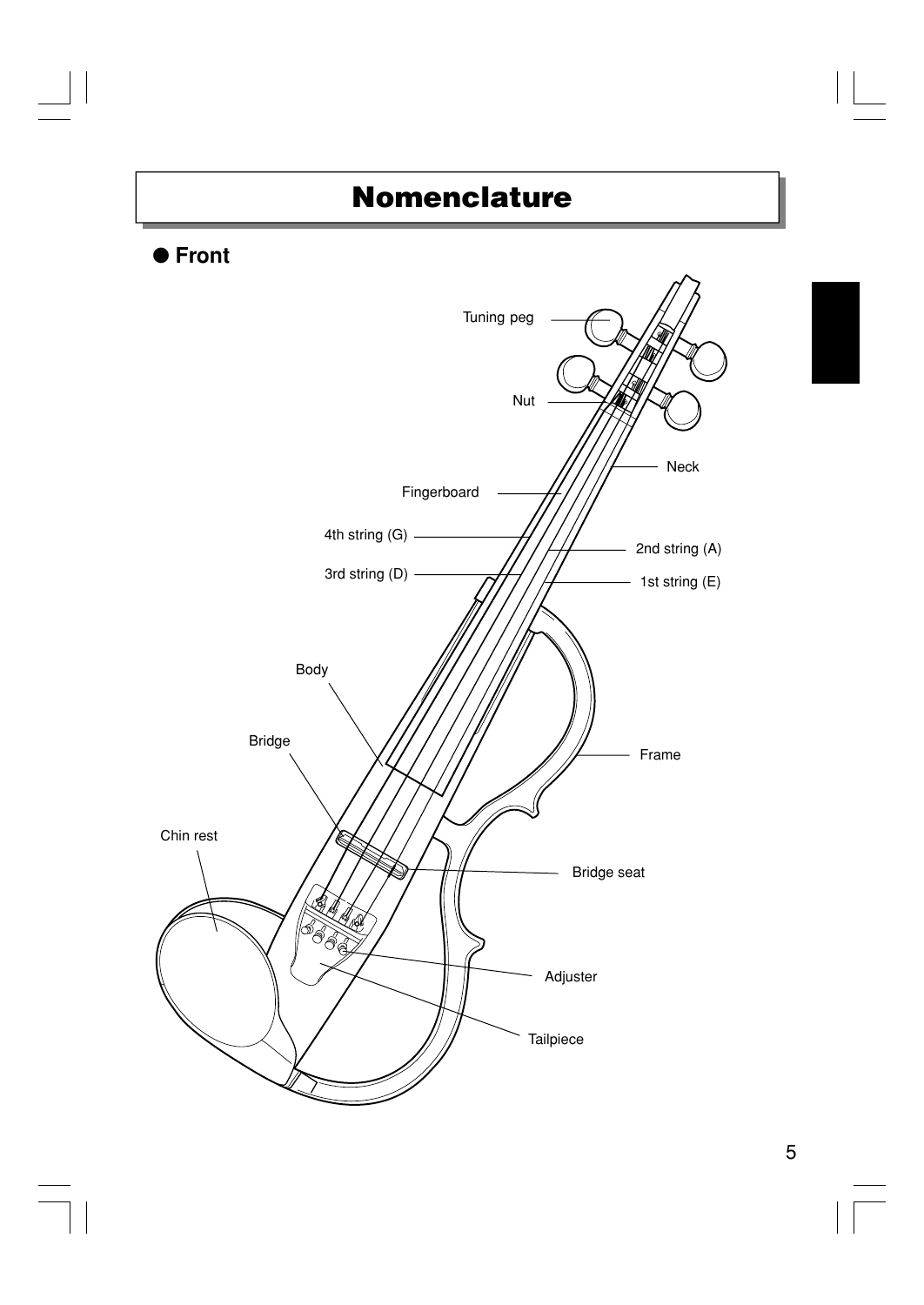### ● **Controls**

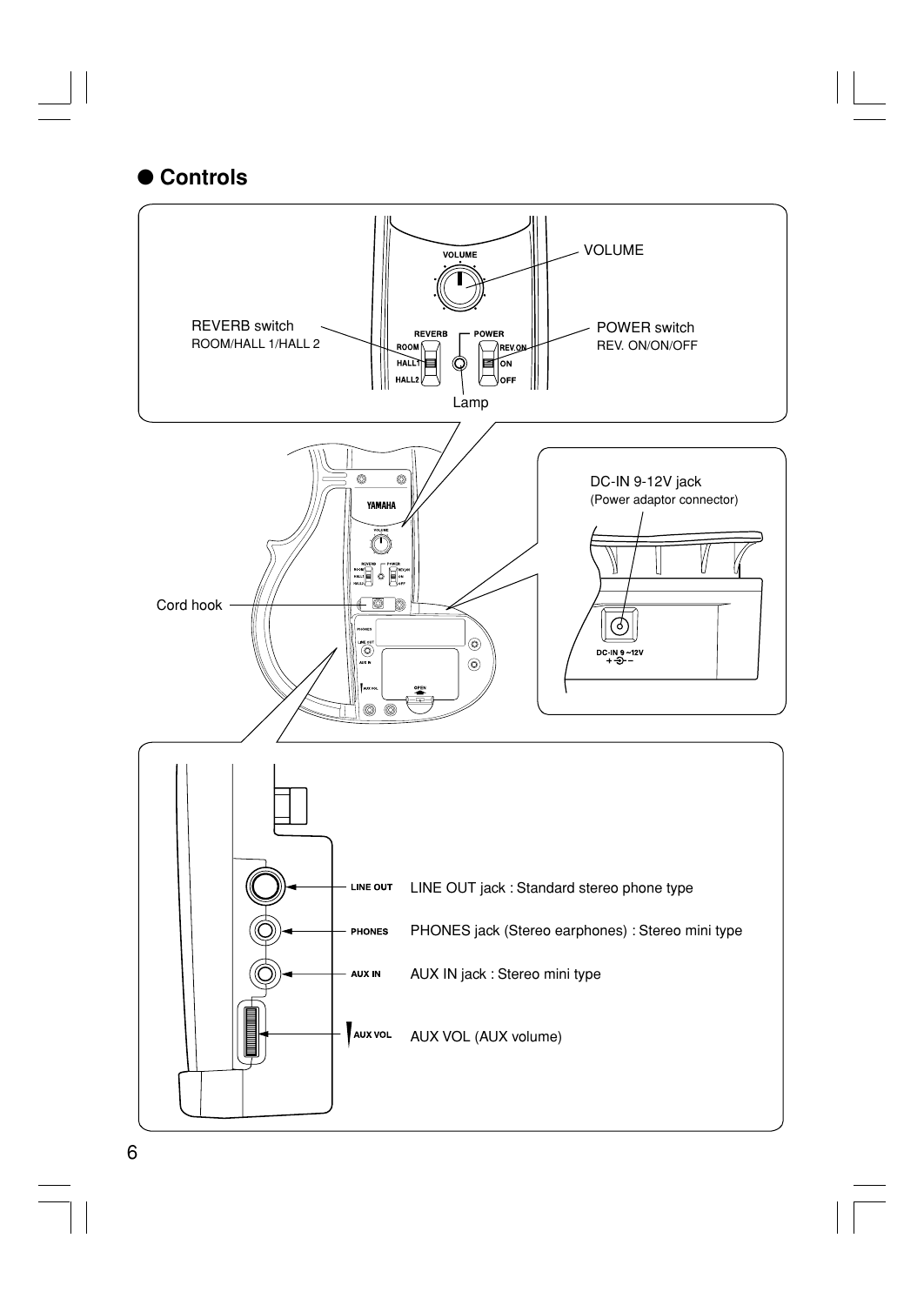### ■ **Tuning**

The SILENT Violin<sup>TM</sup> is shipped from the factory with the bridge unfitted. First, set up the bridge and then proceed with tuning.

- The lower side of the bridge supports the 1st string (E), the higher side supports the 4th string (G). Make sure the bridge is placed properly, then set the bridge in the bridge seat. The side of the bridge with the (AUBERT) logo should face the tailpiece.
- Ensure that the bridge stands vertically. If it leans to one side, use both hands to adjust. Make sure that each string passes over the corresponding slits in the bridge.
- The strings are tuned to the following pitches. The 1st string is tuned to E, the 2nd string to A, the 3rd string to D, and the 4th string to G.

Use a piano, tuning fork, tuner, etc., and adjust the pitch of each string using the tuning pegs. When rotating the peg, apply firm pressure towards the head stock.



- After tuning is complete, make sure the bridge is still properly aligned. If the bridge is leaning in either direction, slightly loosen the strings and carefully re-align the bridge using both hands.
- Finally, use the adjuster to fine tune the strings.



[Looking from the tailpiece]







[Bridge is placed vertically]

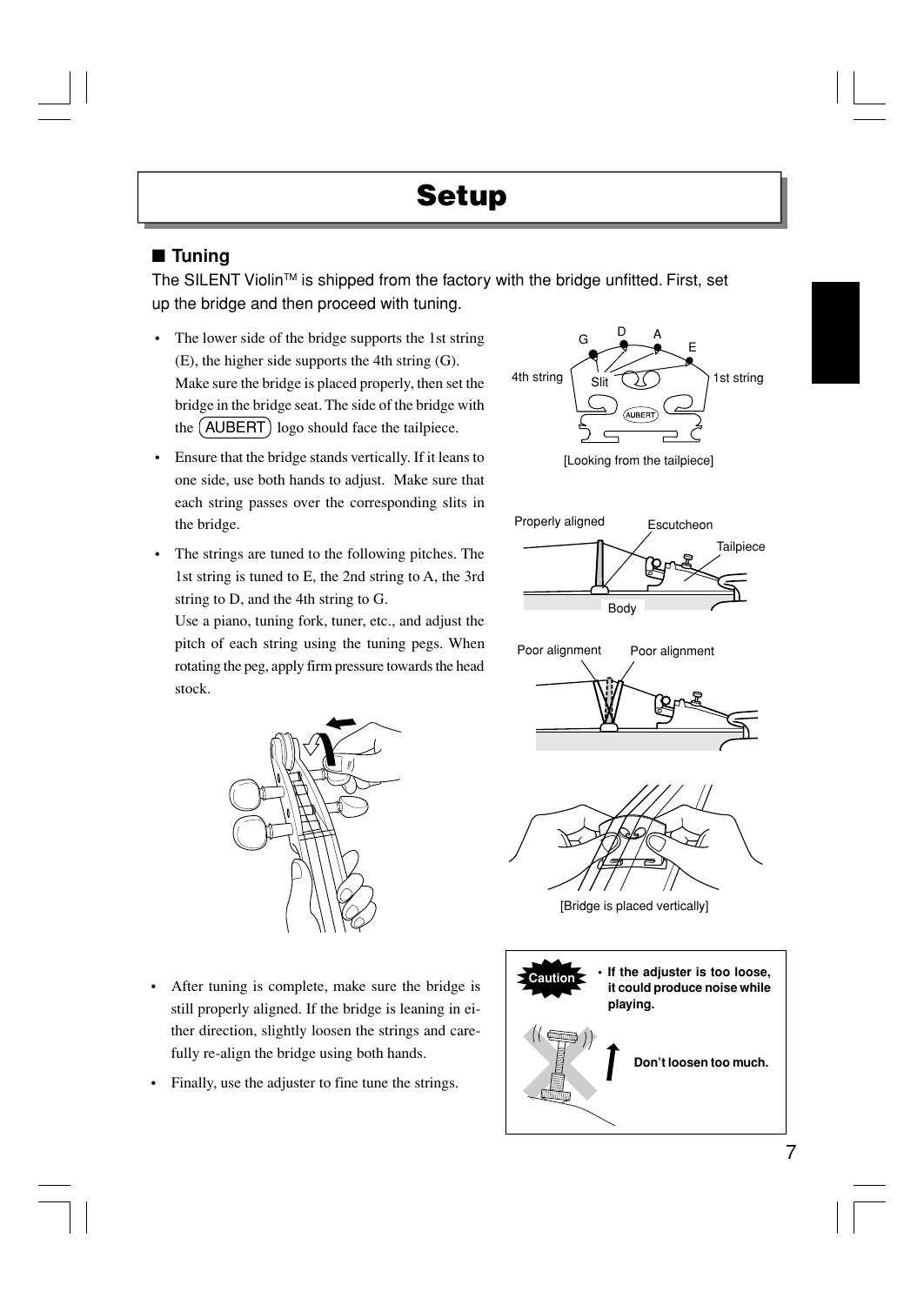### ■ **The Shoulder Rest**

The shoulder rest accessory is supplied to give you added support when holding the violin between your shoulder and chin. Refer to the illustration and insert the shoulder rest into the holes provided (on the rear of the instrument) to suit your playing position.

- **• If the instrument can be held comfortably without the shoulder rest, the use of the rest won't be necessary.**
- **• The pins on the shoulder rest slightly point outward. When you attach the shoulder rest, insert one pin about half way into its hole, and then slightly bend the shoulder rest so that the second pin aligns with the corresponding hole, and insert.**



### ■ **The Bow (supplied with the SV130S)**

- Apply rosin to the bow hairs before using. Before using the bow for the first time, apply rosin carefully and evenly to the whole bow. From the 2nd time, apply a small amount of rosin to the bow hairs.
- Loosen the bow whenever the bow is not used.
- If the bow is not used for an extended period of time, the hairs may suffer damage caused by insects. Please treat with care.



### ■ **Changing Strings**

As the strings get old, sound quality will gradually decrease, and it will become difficult to tune the instrument. Change the strings as soon as you think they are getting old.

- **The end of the strings are sharp and can cut fingers. Use caution when changing strings.**
- **• When changing or adjusting strings, do not put your face close to the instrument. The string may suddenly break resulting in eye or other unexpected injuries.**

#### **Winding the Strings**

**1** Before you string the instrument, set the adjuster so that it is in the middle of its adjustment range. (All adjusters)



The adjuster should be set to the middle of its adjustment range.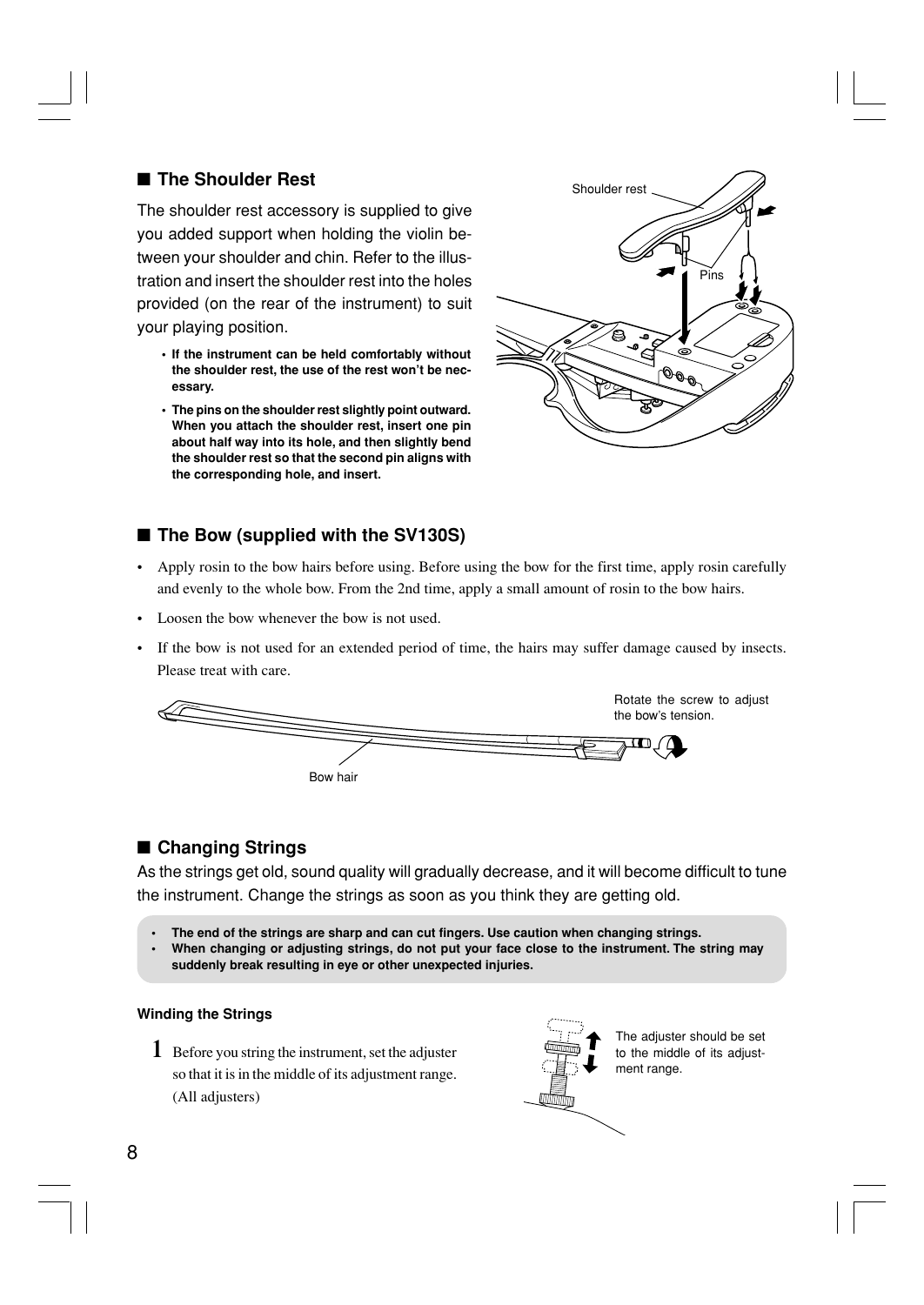- **2** Place the ball (on the end of the string) in the notch on the adjuster. Make sure the ball is properly inserted in the adjuster's notch.
- **3** Insert the other end of the string into the hole on the tuning peg. Ensure that the string is wound on the right side of the hole for the 1st (E) and 2nd (A) strings, and on the left side of the hole for the 3rd (D) and 4th (G) strings. Next, check the bridge does not fall over as you wind the strings. Ensure that the strings pass over the corresponding slits on the top of the bridge. (Make sure that the bridge is standing vertically.)

The 1st string (E) has a protective tube on it. Make sure the tube is placed on the bridge as shown in the illustration.

- **4** Use a piano, tuning fork, tuner, etc., and adjust the pitch of each string using the tuning pegs.
- **5** Finally, use the adjuster to fine tune the strings.





**• When the instrument is not going to be used for an extended period of time, loosen the strings until the pitch drops a whole tone.**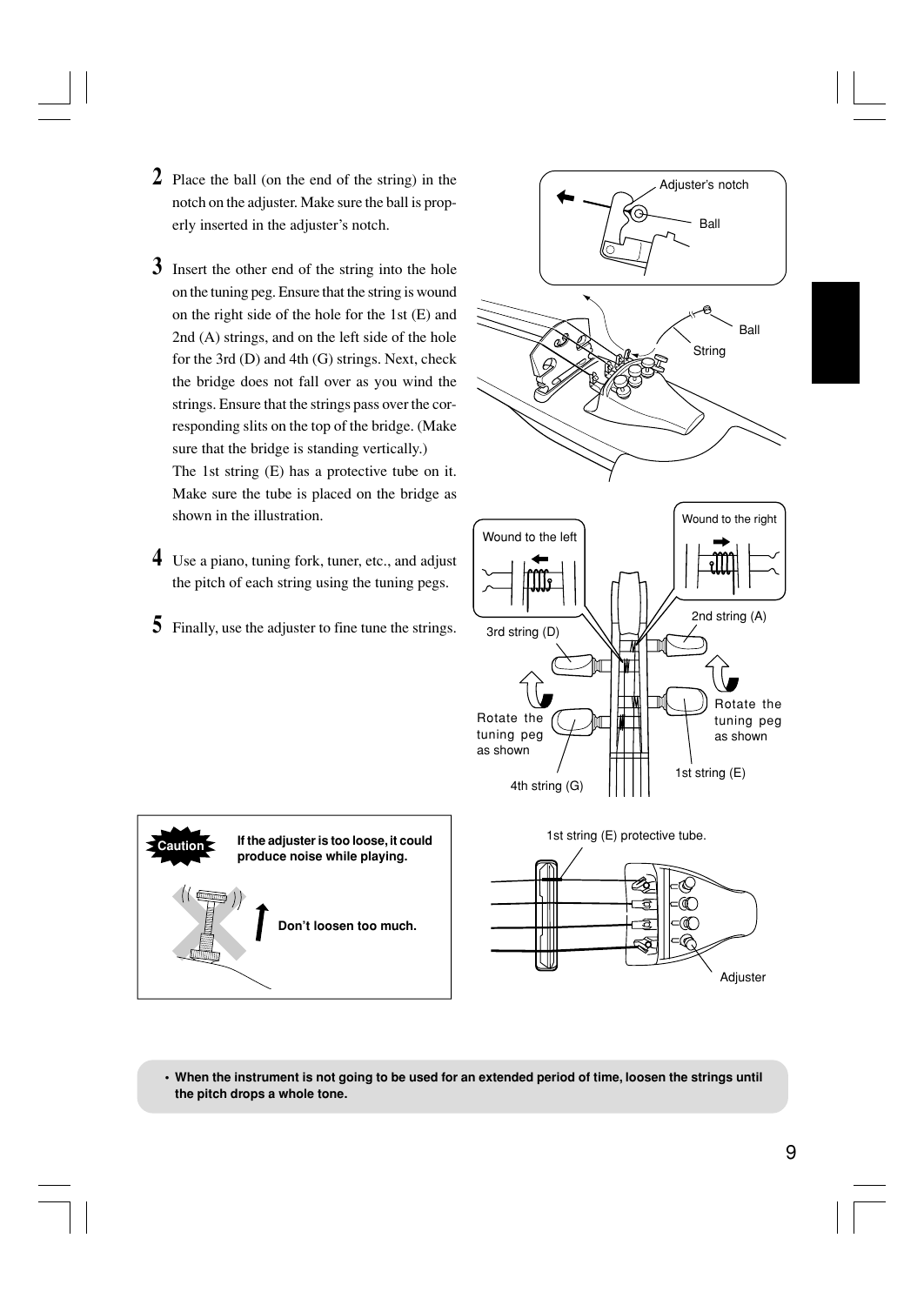### **Power Supply**

The SILENT Violin™ can be operated with either battery or AC power. Always turn the power switch (OFF/ON/REV.ON) on the rear panel OFF before making AC power connections or replacing batteries.

### ■ **Using Batteries**

- **1** Open the battery compartment situated on the back of the SILENT Violin™
- **2** Insert the two batteries supplied (SUM-3 (AA) size). Take careful note of the polarity markings as shown in the illustration above, and insert the batteries.
- **3** Replace the battery compartment cover.



\* For customers in the Netherlands

Bij dit produkt zijn batterijen geleverd. Wanneer deze leeg zijn, moet u ze niet weggooien maar inleveren als KCA.

**Slide the POWER switch to the ON position, the lamp will light green. Slide the switch to the REV. ON position, the lamp will flash red. When battery power is low, the lamp's color changes to orange, the sound becomes distorted, the Reverb does not properly function, and noise becomes audible. When one of these symptoms appears, take note of the following cautions and replace the batteries.**



- **Always follow the +/– signs when inserting the batteries. Improper insertion may result in fire.**
- **Always replace worn batteries with a complete set of new batteries. Never mix new and old batteries. Do not mix different types of batteries (alkaline and manganese, or batteries from different manufacturers, or different types by the same manufacturer). Doing so may result in fire.**
- **To prevent possible damage to the unit due to battery leakage and unnecessary power drain, remove the batteries from the unit when it is not going to be used for an extended period of time.**
- **The supplied battery is for demonstration purposes.**

### ■ Supplying AC Power

AC adaptor is optional, please purchase the optional power adaptor PA-3C.

- **1** Plug the adaptor's DC output cable into the SILENT ViolinTM's DC IN 9-12V jack located on the side of the instrument, making sure it is firmly inserted into the jack.
- **2** Plug the AC adaptor into a convenient wall AC power socket.
- **Battery power is automatically disconnected when the AC adaptor is connected.**
- **• When using an AC adaptor, make sure you use only the appointed compatible adaptor. The use of an incompatible adaptor may result in damage to the instrument or cause fire, etc. Please use with caution.**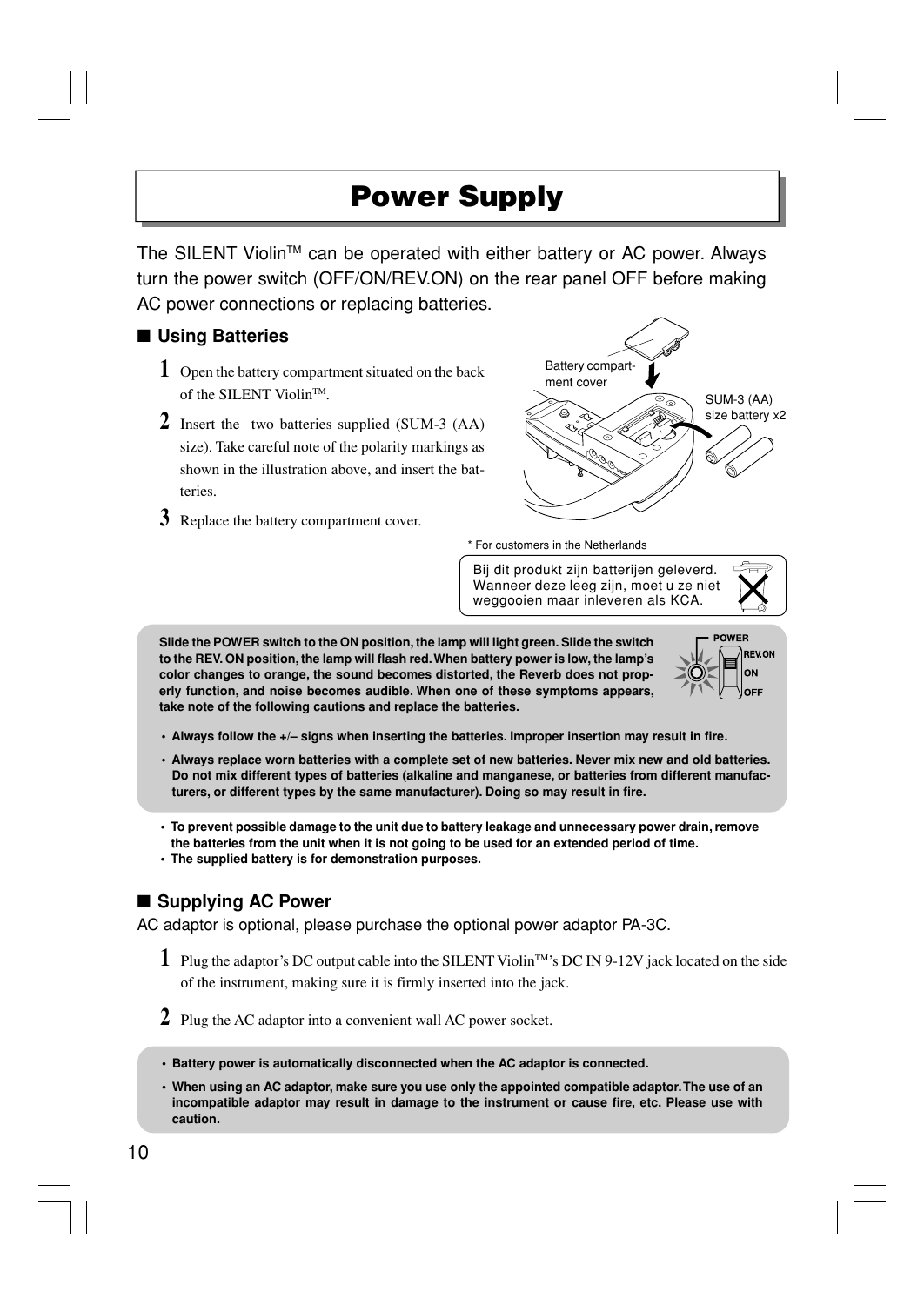### **Using the Controls**

- **1** Slide the POWER switch, located on the rear of the instrument, to its ON position. The lamp will light green.
- **2** Connect the stereo earphones to the PHONES jack on the side of the instrument, make sure that the L & R side earphones are used in the correct ears.
- **3** Rotate the VOLUME dial to the desired playing level.



**• Do not operate at high volume levels when using earphones. Doing so can lead to irreparable damage to your hearing.**

### **The Reverb**

The SILENT Violin™ incorporates Yamaha's DSP reverb technology. Play while trying out the three types of reverb.

- **1** Slide the POWER switch to the REV. ON position, the lamp will light red, and reverb will be applied to the SILENT ViolinTM's sound.
- **2** Slide the REVERB switch to select one of the three reverb modes.



- ROOM mode ........ this reverb simulates the natural reverberation found in a room.
- HALL 1 mode ...... this reverb simulates the natural reverberation found in a hall.
- HALL 2 mode ...... the same reverb simulation as HALL 1 but with a longer decay time.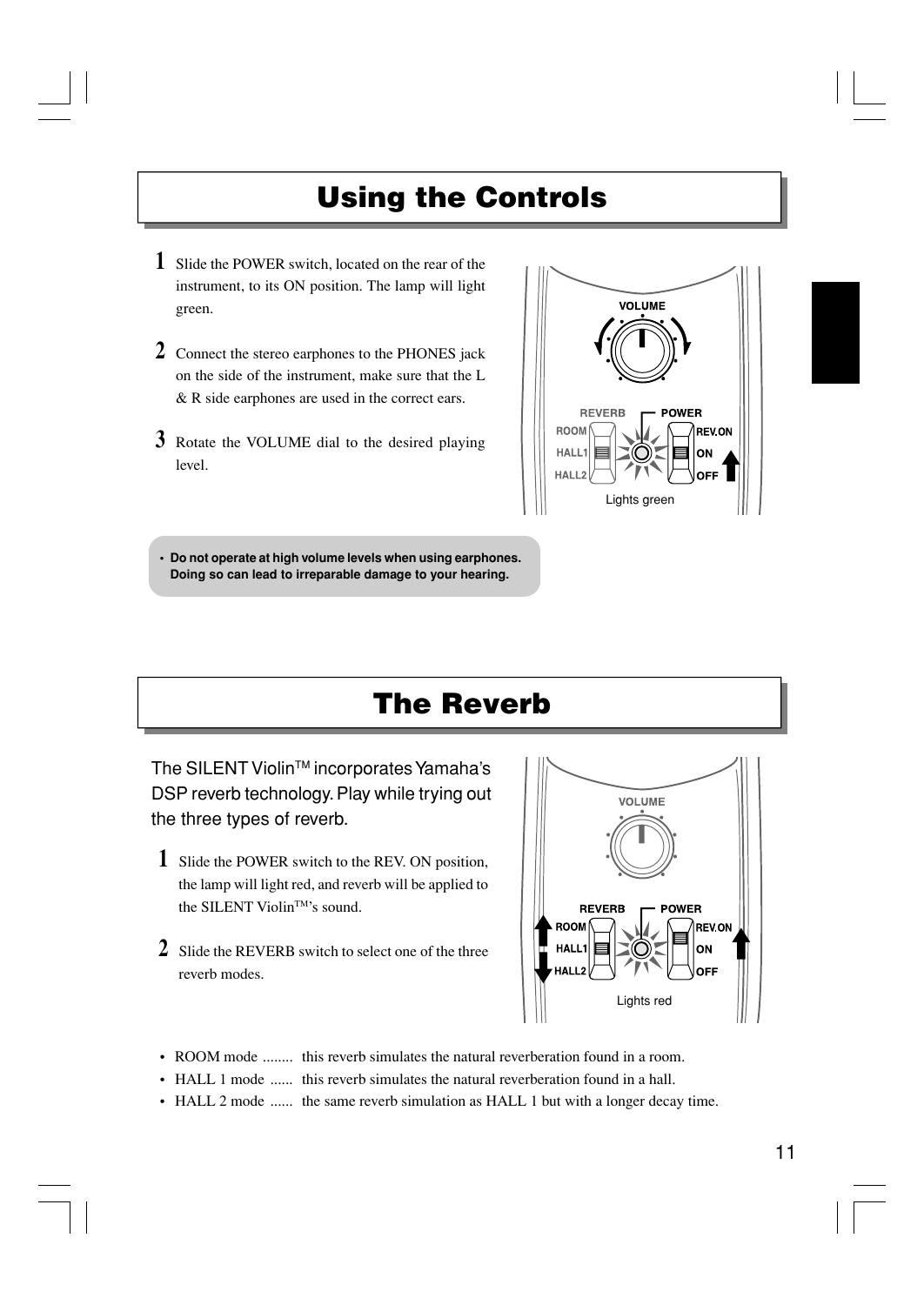### **Connecting External Devices**

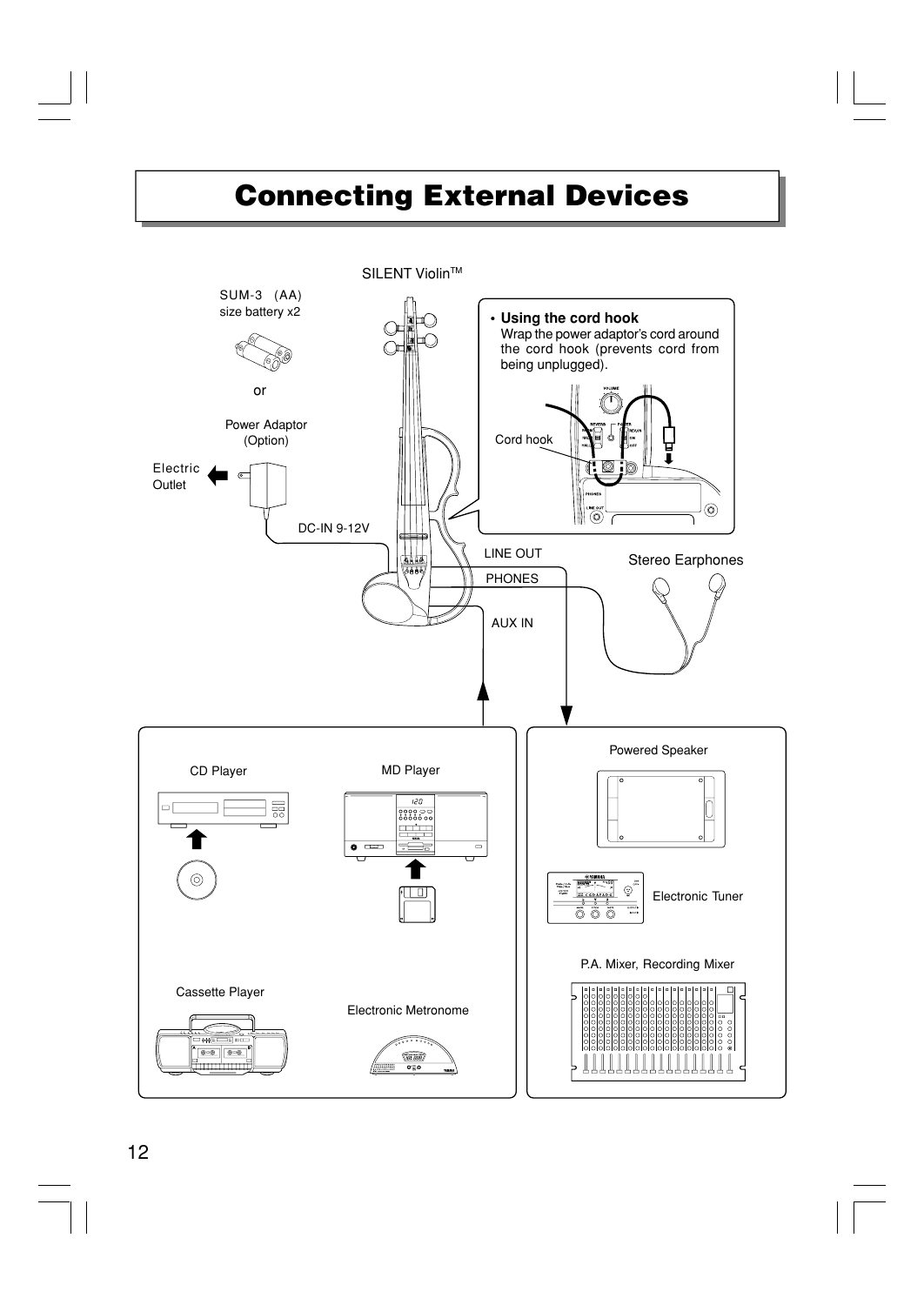### ■ **AUX IN** jack

- The AUX IN jack, located on the side of the instrument, can be used to connect an external stereo signal source to the SILENT Violin<sup>TM</sup>. Connecting the audio output of a CD player, cassette player, etc. to the instrument allows you to play along with the external audio source.
- The AUX IN jack's signal level can be controlled with the AUX. VOL control.

### ■ **LINE OUT jack**

• The LINE OUT jack, located on the side panel, delivers the stereo signal of the SILENT Violin<sup>TM</sup> to external audio equipment.

Use an audio cable to connect the instrument to the audio input jack of external speakers, mixing console, cassette player, etc. to listen from external audio equipment or recording. You can also connect this jack to the INPUT jack on an electronic tuner and tune the SILENT Violin™ like an electronic instrument using the instrument's output signal.

- **•** Before connecting the SILENT Violin™ to any external devices, make sure that the power of all **related devices is turned OFF. Set the volume level of any external audio sources to the minimum level before connecting anything. High volume settings could cause damage to the equipment and your hearing.**
- **• If a connection cord is unplugged while the power is ON, it may result in damage to the equipment. The sudden shock to your ears may be great, so please use with care.**
- **• Be careful not to step on the cord. The cord may break, equipment may be damaged, and this may cause a substantial shock to your ears.**
- **• The signal from the SILENT ViolinTM's output jacks must NEVER be returned to the AUX IN jack, either directly or through external equipment. Doing so will result in feedback which may cause damage to the internal electronics.**
- **• Commercially available mini plug cables sometimes are equipped with plugs featuring a larger base (grip) diameter (see A in illustration on the right) which may cause faulty contact when used with this instrument.**

|--|

**Please make sure to use a audio cable identical to the one supplied with the instrument.**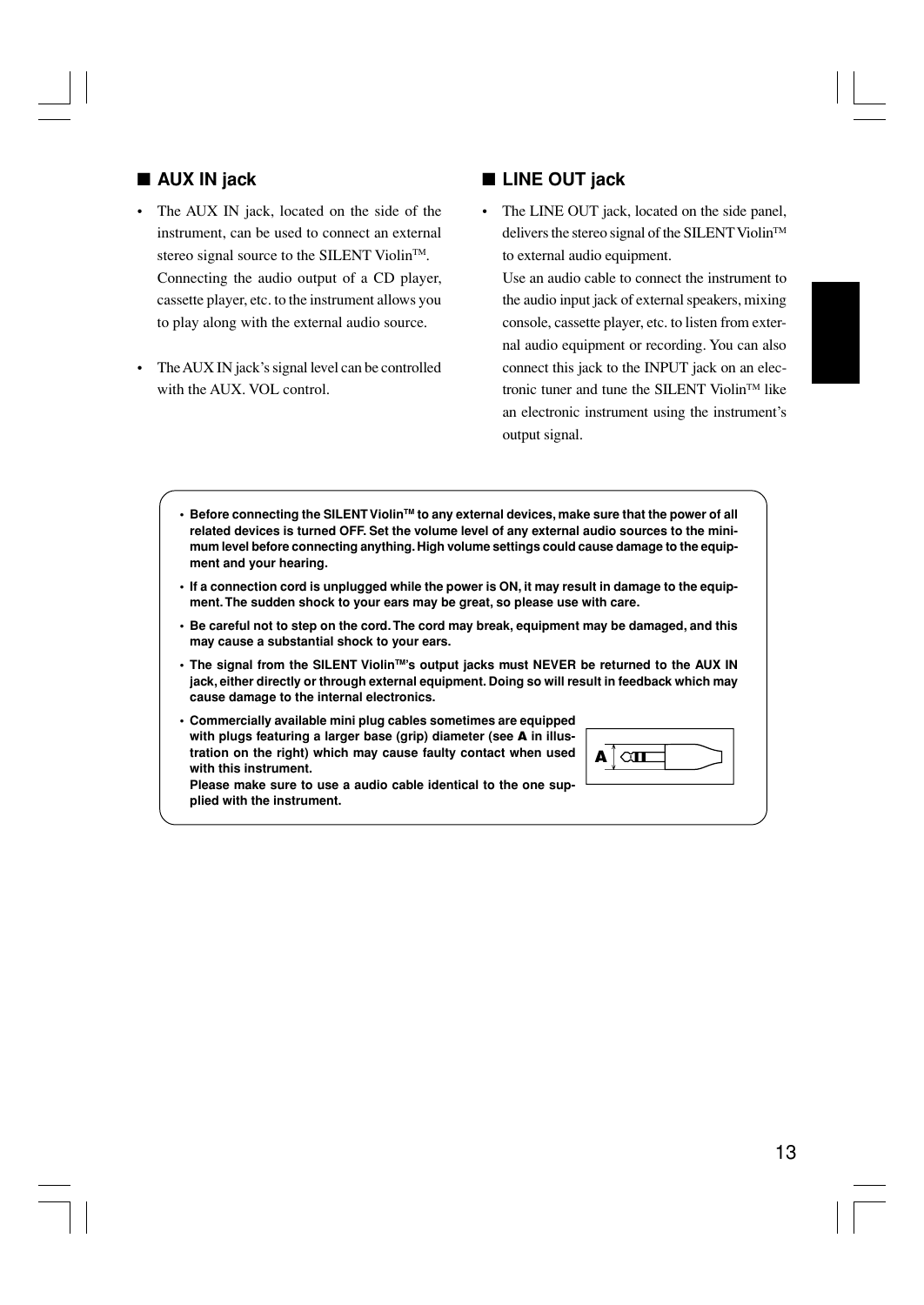## **Specifications**

| <b>Neck</b>                                                                                                                                                                                                                                                                                                                                                         | Maple                                                                                                                                                        |  |
|---------------------------------------------------------------------------------------------------------------------------------------------------------------------------------------------------------------------------------------------------------------------------------------------------------------------------------------------------------------------|--------------------------------------------------------------------------------------------------------------------------------------------------------------|--|
| <b>Body</b>                                                                                                                                                                                                                                                                                                                                                         | Spruce                                                                                                                                                       |  |
| Fingerboard                                                                                                                                                                                                                                                                                                                                                         | Ebony                                                                                                                                                        |  |
| <b>Tuning Pegs</b>                                                                                                                                                                                                                                                                                                                                                  | Ebony and resin hybrid type                                                                                                                                  |  |
| <b>Bridge</b>                                                                                                                                                                                                                                                                                                                                                       | Maple (Aubert)                                                                                                                                               |  |
| <b>Frame/Chin Rest/Tailpiece</b>                                                                                                                                                                                                                                                                                                                                    | <b>ABS Resin</b>                                                                                                                                             |  |
| <b>Adjuster</b>                                                                                                                                                                                                                                                                                                                                                     | 4 pieces (Wittner)                                                                                                                                           |  |
| <b>Strings</b>                                                                                                                                                                                                                                                                                                                                                      | Ball-end type                                                                                                                                                |  |
| <b>Sensor</b>                                                                                                                                                                                                                                                                                                                                                       | Piezo pick-up (underneath the bridge)                                                                                                                        |  |
| <b>Connectors/Controls</b>                                                                                                                                                                                                                                                                                                                                          | • Headphone Output<br>• AUX IN (w/Volume Control)<br>$\cdot$ LINE OUT<br>• Volume<br>• Reverb Switch (ROOM/HALL 1/HALL 2)<br>• POWER Switch (OFF/ON/REV. ON) |  |
| <b>Power</b>                                                                                                                                                                                                                                                                                                                                                        | • SUM-3 (AA) size battery x2 / AC Adaptor dual<br>power source                                                                                               |  |
| <b>Battery Life (Continuous Use)</b><br><b>Using Manganese batteries</b><br>• Without Reverb (POWER Switch "ON") approximately 20 hours<br>• With Reverb (POWER Switch "REV. ON") approximately 4 hours<br>Using Alkaline batteries<br>• Without Reverb (POWER Switch "ON") approximately 60 hours<br>• With Reverb (POWER Switch "REV. ON") approximately 12 hours |                                                                                                                                                              |  |
| <b>String Length</b>                                                                                                                                                                                                                                                                                                                                                | 328 mm (12-15/16")                                                                                                                                           |  |
| <b>Dimensions</b>                                                                                                                                                                                                                                                                                                                                                   | 587 (L) x 195 (W) x 110 (H) mm<br>23-1/8" (L) x 7-11/16" (W) x 4-5/16" (H)                                                                                   |  |
| Weight (with batteries)                                                                                                                                                                                                                                                                                                                                             | 650g (1 lbs. 7 oz.)                                                                                                                                          |  |

\* Design and specifications are subject to change without notice.